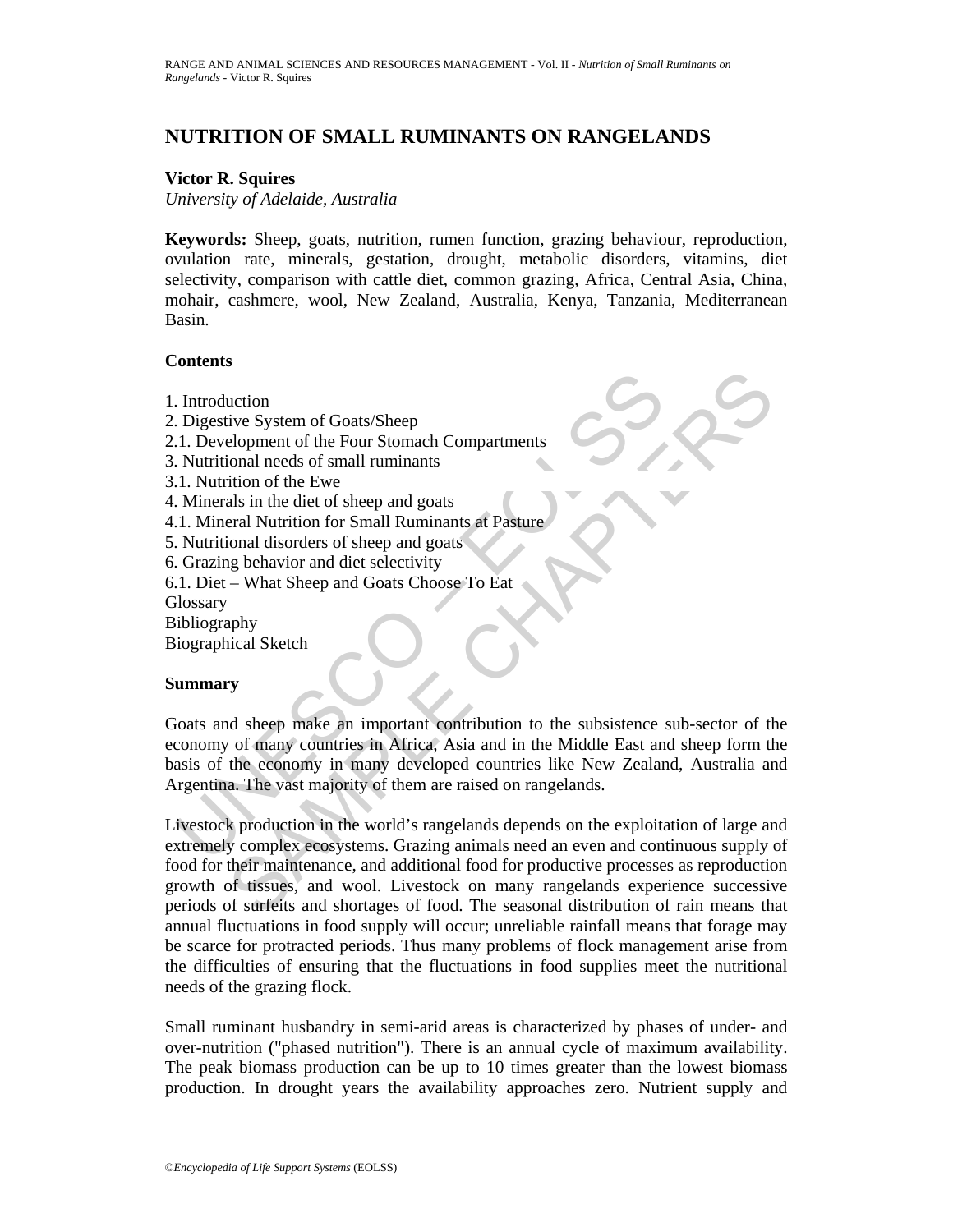individual body condition vary widely within a flock and between months of the year, affecting both separately and co-jointly reproductive performance of female small ruminants. The effects of body condition at mating and body gain before mating are often confounded. The availability of forage is as important a consideration as its quality.

Many factors affect the nutritional requirements of small ruminants: maintenance, growth, pregnancy, lactation, fiber production, activity, and environment. As a general rule of thumb, sheep and goats will consume 2 to 4 percent of their body weight on a dry matter basis in feed. The exact percentage varies according to the size (weight) of the animal, with smaller animals needing a higher intake (percentage-wise) to maintain their weight. Maintenance requirements increase as the level of the animals' activity increases

The nutritional needs of the female small ruminant (ewe/doe) are not static; they vary largely with her stage of production. For 16 to 20 weeks of the year, the energy needs are very critical (such as during breeding, immediately before lambing/kidding, and while lactating).

A marvelous symbiotic relationship exists between rumen bacteria and the small ruminant allowing consumption of dietary material, which would be indigestible to the host animal alone, and produce high quality products (e.g., meat, milk and wool) from end products of bacterial fermentation.

creases<br>
he nutritional needs of the female small ruminant (ewe/doe) are not<br>
rgely with her stage of production. For 16 to 20 weeks of the year,<br>
re very critical (such as during breeding, immediately before lamb<br>
hile la s<br>itional needs of the female small ruminant (ewe/doe) are not static; they var<br>vith her stage of production. For 16 to 20 weeks of the year, the energy need<br>critical (such as during breeding, immediately before lambing/ki Digestion in ruminant animals is accomplished via microbial breakdown of feed parts in the rumen and reticulum, enzymatic activity in the abomasum and small intestine, and microbial breakdown in the cecum and large intestine. The simple compounds derived from the digestion of carbohydrates, proteins, and fats are absorbed mainly from the fore-stomach and small intestine.

Small ruminants require energy, protein, vitamins, minerals, fiber, and water. Energy (calories) is usually the most limiting nutrient. Deficiencies, excesses, and imbalances of minerals can limit animal performance and lead to various health problems. Fiber (bulk) is necessary to maintain a healthy rumen environment and prevent digestive upsets. Water is the cheapest feed ingredient, yet often the most neglected.

Some aspects of nutrient utilization in small ruminants can affect the reproductive efficiency of females, i.e., estrus activity, ovulation and embryo survival. Nutrition affects reproduction through short and long-term effects. Body condition affects the onset of anestrus, and the resumption of post-weaning estrus if photoperiod is favorable, and ovulation rate.

Many minerals are required by small ruminants. Minerals play a major role in the skeletal and nervous systems functions of the body. Mineral deficiencies occur in all continents and cause decreased production of meat, wool, milk and lambs. In many areas, rearing sheep and goats was impossible because a lack of minerals resulted in high mortality or a complete failure to grow and reproduce. These events often occurred even when pasture was plentiful. Mineral deficiencies may cause clinical disorders that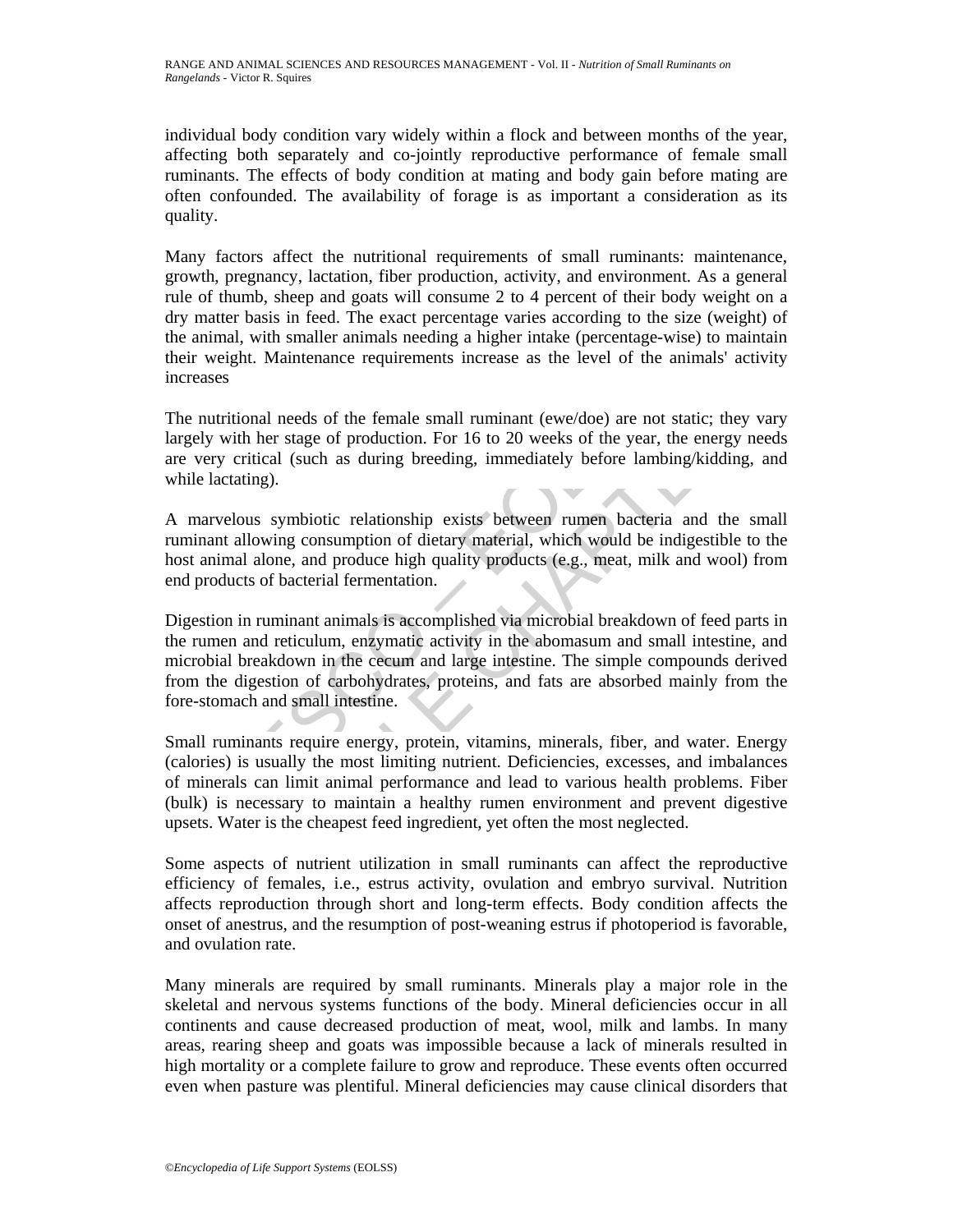have dramatic effects on health and survival of sheep and goats, or marginal deficiencies that result in subtle and often undetected effects on productivity.

Many diseases can affect the digestive system of sheep and goats. Several are nutritionally-related. Nutrient deficiencies, excesses, and imbalances can cause many disease conditions or predispose animals to other problems. They are common but usually produce only sporadic cases of illness or death loss. However, the wrong combination of events can lead to devastating losses.

reat variety of forage species. Grasses and forbs (herbage) predom<br>the largest single factor affecting the amount of forage energies in<br>genergies angle factor affecting the amount of forage energy available<br>urposes. A valu riety of forage species. Grasses and forbs (herbage) predominate, althouged small treas may also make a contribution. The digestibility of the forage of stiggle factor affecting the amount of forage cnergy available for pr The animal's diet from day to day is likely to be based on some kind of compromise between the demands of appetite, the availability of forage, the work of collecting it and the competition provide by other animals. The more arid rangelands are comprised of a great variety of forage species. Grasses and forbs (herbage) predominate, although shrubs and small trees may also make a contribution. The digestibility of the forage is the largest single factor affecting the amount of forage energy available for productive purposes. A value of about 50 per cent digestibility is generally sufficient for animal maintenance. Forage digestibility, can be as high as 75 percent but, on average, values are from 55- 65 per cent. Sheep and goats generally select a diet that is several percentage points higher in digestibility compared with a random sample of the forage on offer. Digestibility varies greatly with the phenology of the plants. In the summer rainfall zones, the digestibility follows a saw-tooth pattern of gradual decline during the dry season and rapid increase in the wet season.

## **1. Introduction**

Small ruminant animals, especially sheep and goats, have a well-documented history of aiding mankind. Biblical references to shepherds and their flocks are numerous. Even more notable is the role of small ruminants in improving the quality of life for mankind throughout history.

Goats and sheep make an important contribution to the subsistence sub-sector of the economy of many countries in Africa, Asia and in the Middle East and sheep form the basis of the economy in many developed countries like New Zealand, Australia and Argentina. The vast majority of them are raised on rangelands.

There are about 400 million goats in the world, with Africa accounting for 67%. In East Africa, Kenya has a goat population of 6.4 million, Tanzania 4.3 million and Uganda 3.9 million. China has over 300 million goats and sheep. The countries bordering the Mediterranean Sea also have many goats. Sheep populations are highest in Australia, China, the former Soviet Union and in Central Asia and Africa.

 Millions of goats and sheep are slaughtered and consumed annually for meat. It has to be emphasised that meat production from small ruminants is very important in subsistence farming/herding systems (*see Range Livestock Production Systems in the Near East by Zaroug and Mirreh*) This is so because these animals are more suitable for family consumption of 5-10 people, than cattle owing to their comparatively small carcasses (10-15 kg). The absence of networks of rural electrification in many dryland areas virtually prevents exploitation of refrigeration technology and hence limits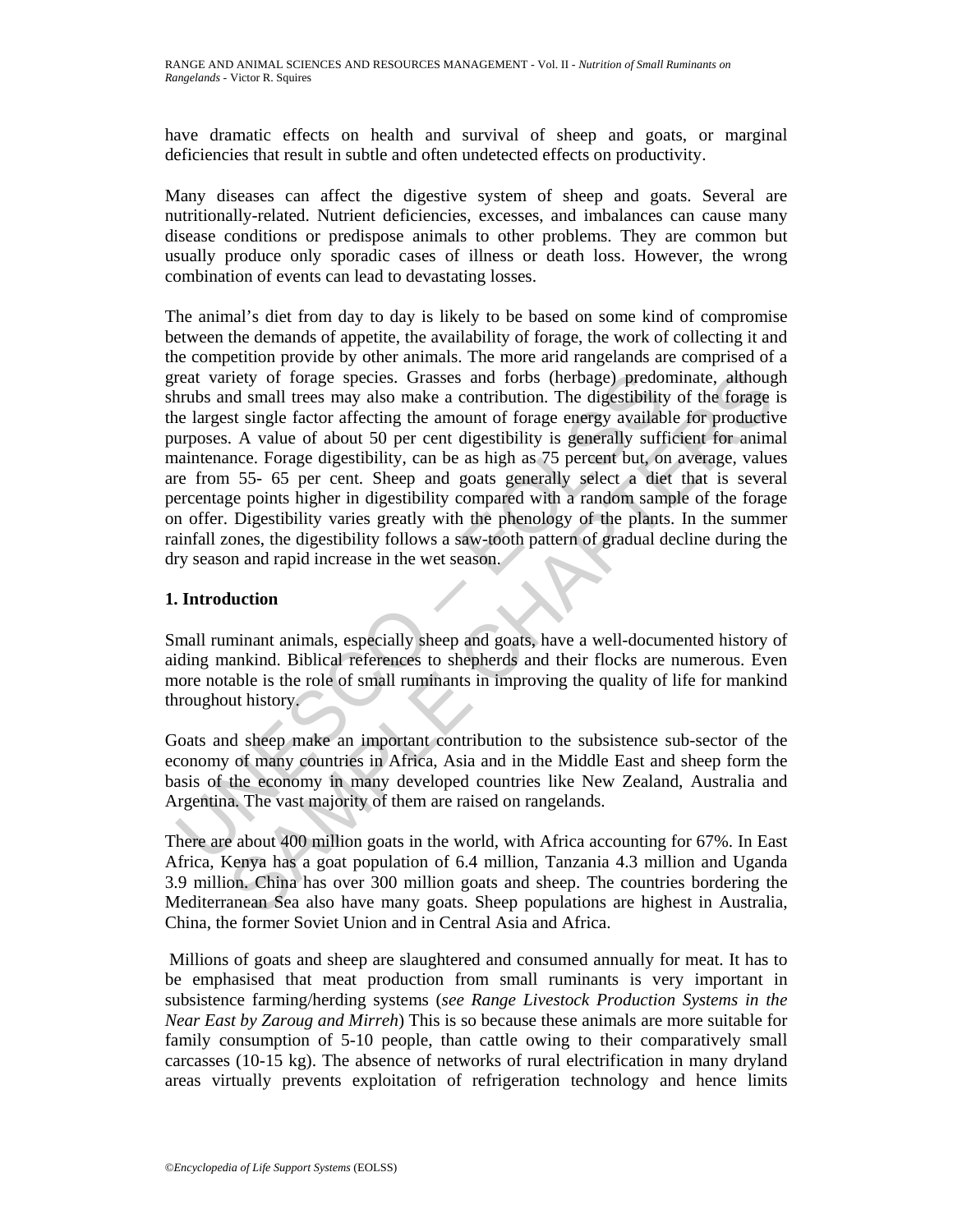preservation and storage capacity of the perishable meat surplus.

### **2. Digestive System of Goats/Sheep**

Mature goats/sheep are herbivorous ruminant animals. Their digestive tracts, which are similar to those of cattle, deer, elk, bison, and giraffes, consist of the mouth, esophagus, four stomach compartments, small intestine, cecum, and large intestine (see *Nutrient Metabolism of ruminants in commercial ranching systems* by Caton and Lady)

A brief description of the anatomy and physiology of the mouth and the stomach compartments of goats and sheep follows:

Like other ruminant animals, goats/sheep have no upper incisor or canine teeth. They depend on the rigid dental pad in front of the hard palate; the lower incisor teeth, the lips, and the tongue to take food into their mouths (see 6.1 below for discussion on diet selectivity). The esophagus is a tubelike passage from the mouth to the stomach. The esophagus, which opens into the stomach at the junction of the rumen and reticulum, helps transport both gases and cud.

ike other ruminant animals, goats/sheep have no upper incisor or car<br>epend on the rigid dental pad in front of the hard palate; the lower<br>ps, and the torage to take food into their mouths (see 6.1 below for<br>electivity). Th er ruminant animals, goats/sheep have no upper incisor or canine teeth. The<br>m the rigid dental pad in front of the hard palate; the lower incisor teeth, the<br>the tongue to take food into their mouths (see 6.1 below for disc The *rumen* is the largest of the four stomach compartments of ruminant animals. The capacity of the rumen of ranges from 11 to 22 liters depending on the type of feed. It is lined with small finger-like projections called papillae, which increase the absorptive surface of the rumen. This compartment, also known as the paunch, contains many micro-organisms, such as bacteria and protozoa, that supply enzymes to break down fiber and other feed parts. Microbiological activities in the rumen result in the conversion of the starch and fiber of feeds to the volatile fatty acids acetic, propionic, and butyric acids. These volatile fatty acids are absorbed through the rumen wall and provide as much as 80 percent of the animal's total energy requirements. Microbial digestion in the rumen is the reason that ruminant animals effectively use fibrous feeds and are maintained primarily on roughages.

Rumen micro-organisms also convert components of the feed to useful products such as essential amino acids, B-complex vitamins, and vitamin K. Afterward, the microorganisms themselves are digested in the small intestine to free up these nutrients for the ruminant animal's use.

Just below the entrance of the esophagus into the stomach is the *reticulum***:** This compartment, is also known as the honeycomb or hardware stomach. The reticulum is part of the rumen separated only by an overflow connection, the rumino-reticular fold. Therefore, microbial action also takes place in this compartment. The capacity of the reticulum of goats ranges from 1 to 2 liters. The next compartment is the *omasum*, also known as the manyplies. It consists of many folds or layers of tissue that grind up feed ingesta and squeeze some of the water from the feed. The capacity of the omasum of goats is approximately 1 liter. The true stomach of ruminant animals is the *Abomasum***.** It functions similarly to human stomachs. The mucosa of the fundus contains parietal cells, which secrete hydrochloric acid, and chief cells, which secrete the enzyme pepsin. This enzyme is secreted in an inactive form (pepsinogen), which is then activated by hydrochloric acid. Pepsin is responsible for breaking down feed proteins before they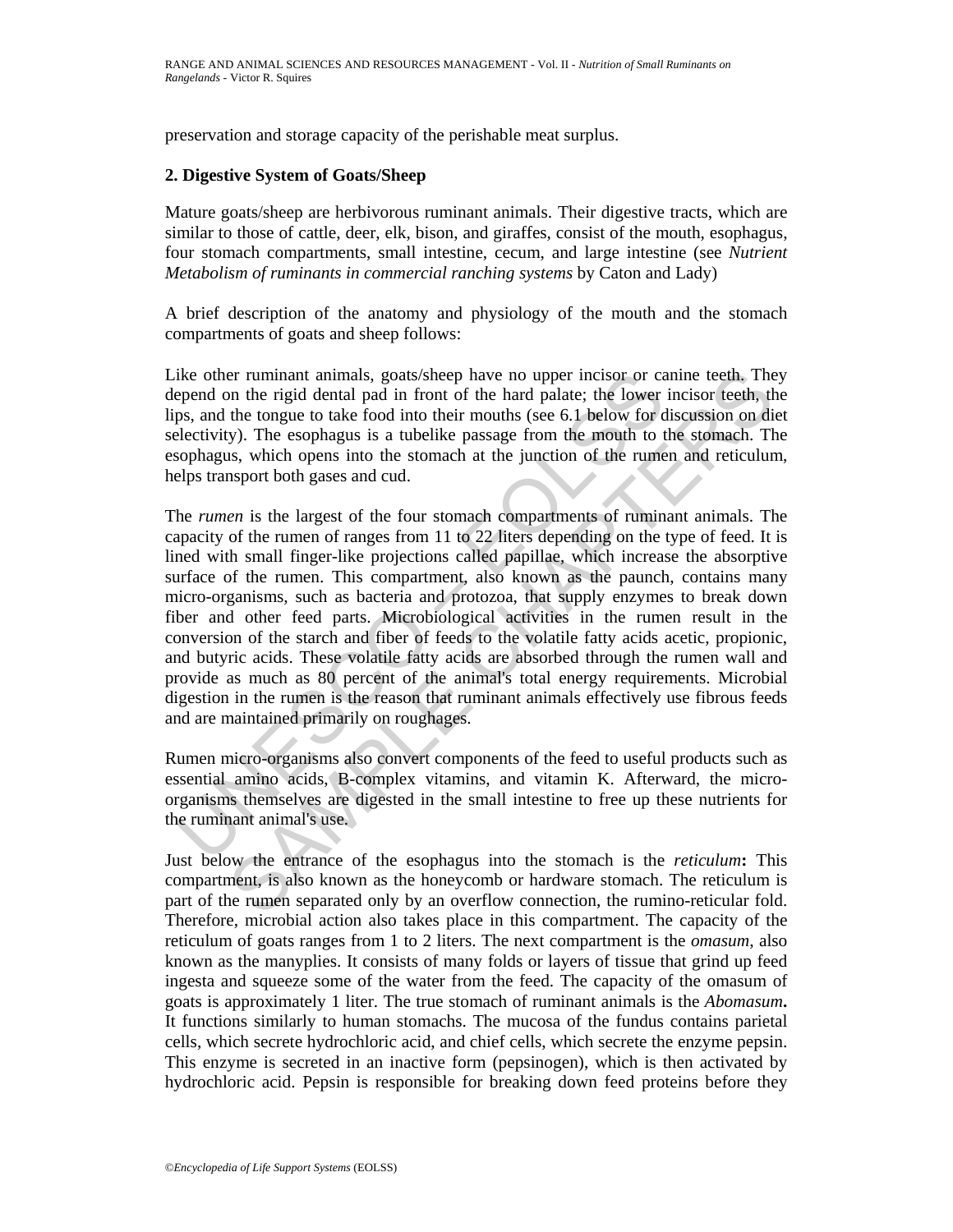enter the small intestine. The pylorus, which is the terminal portion of the abomasum, is characterized by secretions that are largely mucous. The capacity of the abomasum of goats/sheep is approximately 3-4 liters.



Figure 1. The digestive tract of the goat.

As partially digested feed enters the duodenum, the first part of the small intestine, the enzymes produced and secreted by the pancreas and the Brunner's glands of the duodenum further break down feed nutrients into simple compounds. These compounds are absorbed into the bloodstream or lymph by an active process carried on largely in the jejunum and ileum (second and third part of the small intestine, respectively). The small intestinal wall is lined with many small finger-like projections called villi, which increase the absorption area of the small intestine. The capacity of the *small intestine* of goats/sheep is approximately 9 liters. A simple tubular structure (the cecum) also known as the blind gut, is located at the junction of the small and large intestines. Feed materials entering this compartment are digested by inhabiting micro-organisms. The capacity of the cecum of goats is approximately 1 liter (see chapter *Nutrient metabolism of non ruminants* (*equines*) *in rangeland systems* for a comparison with horses and other equids).

Undigested feed and unabsorbed nutrients leaving the small intestine pass into the *large intestine* The functions of the large intestine include water absorption and further digestion of feed materials by micro organisms. The large intestine is comprised of the colon and rectum. Fecal pellets are formed in the end portion of the spiral colon. The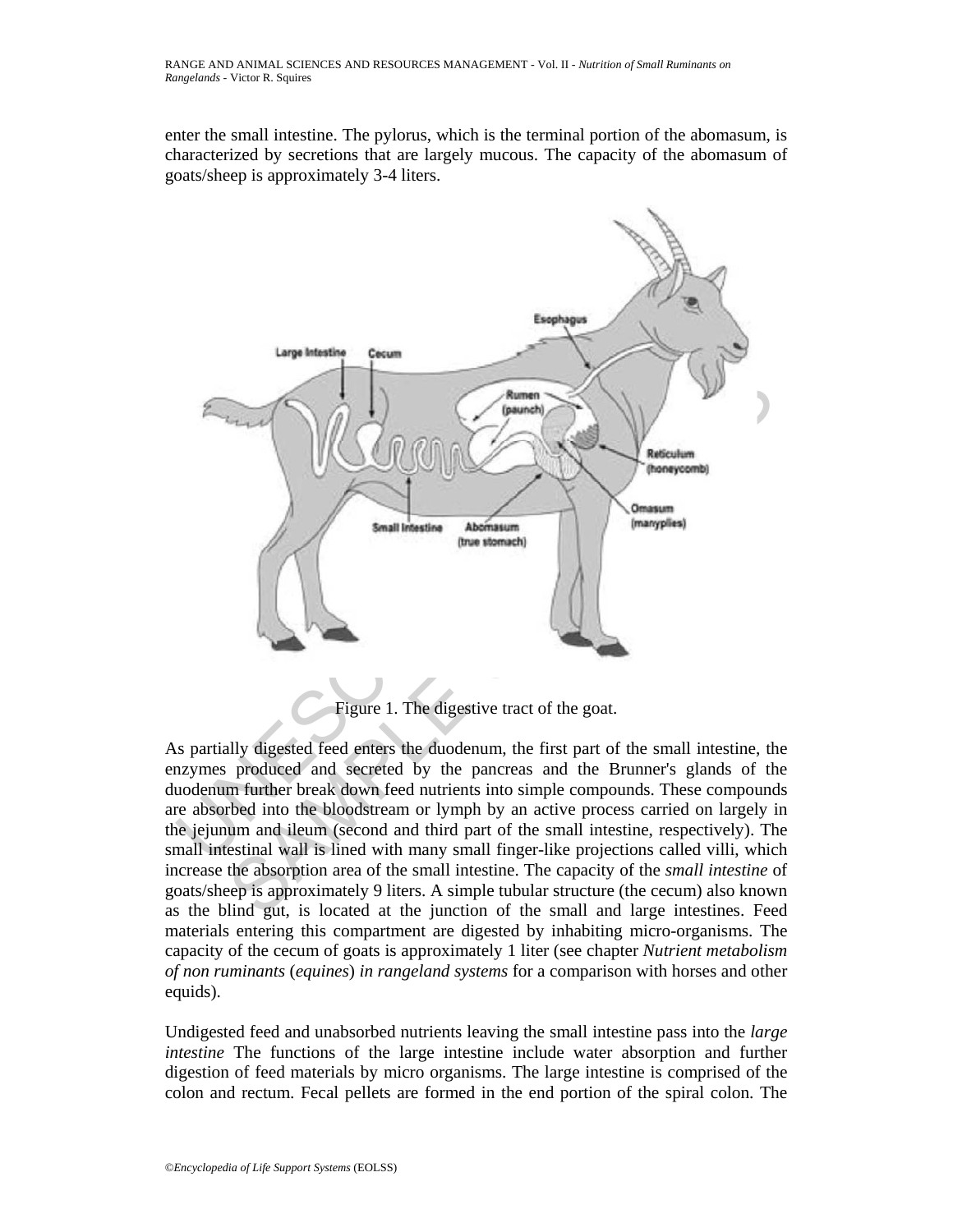capacity of the large intestine of goats/sheep ranges from 1-1 to 5 liters.

The salivary glands, liver, and pancreas contribute to digestion. Saliva secreted by the salivary glands is important in the chewing of the cud. Bile produced by the liver, and stored and secreted by the gall bladder, helps emulsify fat in preparation for digestion. Enzymes secreted by the pancreas are important in the small intestinal digestion of carbohydrates, proteins, and fats.

In the process of digesting feeds, rumen micro-organisms also produce large amounts of gases, primarily methane and carbon dioxide. The animal normally eliminates these gases by eructation (belching). When the gases are produced faster than the animal can eliminate them, a potentially lethal condition known as bloat can result. This condition is often associated with the rapid consumption of large amounts of leguminous vegetation and is more common in cattle than sheep or goats.

### **2.1. Development of the Four Stomach Compartments**

For associated with the rapid consumption of large amounts<br>egetation and is more common in cattle than sheep or goats.<br>
1. Development of the Four Stomach Compartments<br>
1. Development of the Four Stomach Compartments<br>
2. T associated with the rapid consumption of large amounts of leguminot<br>an and is more common in cattle than sheep or goats.<br> **elopment of the Four Stomach Compartments**<br>
conste, the rumen is small and the abomasum is the larg In the neonate, the rumen is small and the abomasum is the largest of the four stomach compartments. The rumen of a goat kid, for example, is about 30 percent of the total stomach area, while the abomasum is about 70 percent. Hence, digestion in the goat kid is like that of a monogastric animal. In the suckling goat kid, closure of the esophageal groove ensures that milk is channeled directly to the abomasum instead of going through the rumen, reticulum, and omasum. Peptic cells in the abomasum of young milk-fed ruminants secrete, in addition to pepsin, the enzyme rennin. This enzyme is responsible for forming milk curdles and digesting milk protein.

When the suckling goat kid starts to eat vegetation during the first or second week after birth, the rumen, reticulum, and omasum gradually develop in size and function. After approximately two months, the four stomach compartments reach their relative adult proportions.

### **2.1.1. Rumination**

Rumination is defined as the regurgitation, re-chewing, and re-swallowing of rumen ingesta. During resting, animals with four stomach compartments regurgitate ball-like masses of fibrous and coarse feeds called bolus or the cud. The regurgitated cud is chewed thoroughly for about one minute then swallowed again. Ruminant animals may spend up to 8 hours per day in rumination, depending on the type of feed. This phenomenon affects the amount of feed the goat can eat. Reducing the particle size of the feed through re-chewing allows the material to be easily accessible to the microorganisms and to pass out of the rumen.

### **2.1.2. Rumen Microbiology**

More than 150 different species of micro-organisms have been identified in the rumen. These organisms range from bacteria, the most abundant, to protozoa, fungi, and viruses. Although there are a wide variety of bacteria found in the rumen, they can be loosely grouped into four major categories. A basic understanding of nutrient and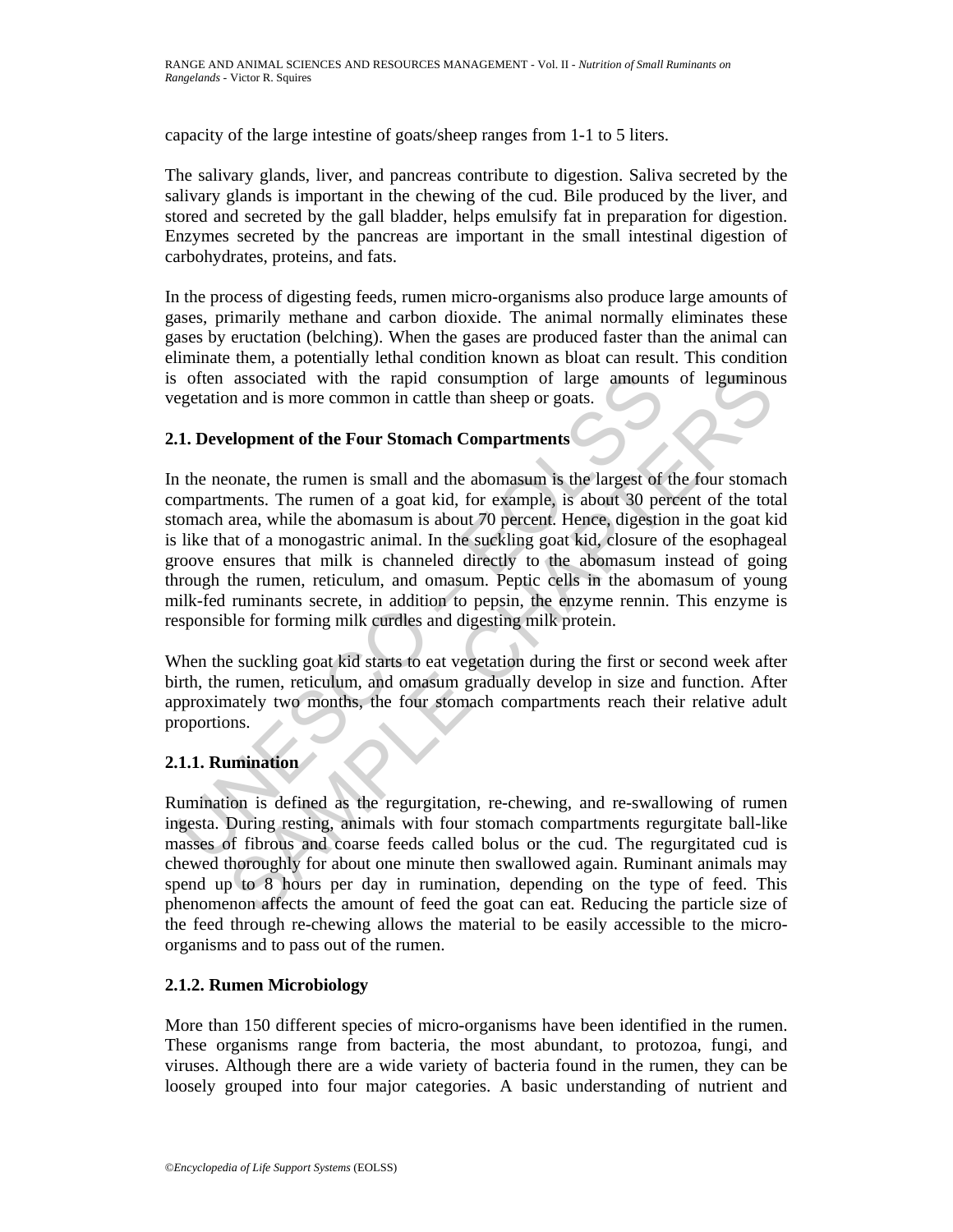environmental requirements of these different microbial groups is necessary to fully appreciate how feeding programs may impact on rumen health. Substrates, nutrient requirements, fermentation end products, and pH tolerance are different for these different microbial groups. One important concept to remember is that fiber fermentation (i.e. the bacterial breakdown of plant cell wall) occurs only at higher pH levels. In abnormal rumen environments, usually one group of bacteria has overwhelmed all other groups and dominates fermentation activity. Reduced dietary amount of either effective or total fiber reduces rumination activity and salivary buffering resulting in acidic conditions impeding fiber fermentation. In addition, with loss of the rumen mat, fiber fermenting bacteria will be washed out of the rumen.

Microbial protein production is a function of dietary ingredients that can be broken down (i.e., degraded or fermented) in the rumen by the microbes. If any of the required building blocks are in limited supply, microbial protein production will be determined by the availability of the most limiting substrate. In many ewe rations based on low quality forages, energy (ATP) and protein are in limited supply. A marvelous symbiotic relationship exists between rumen bacteria and ewe allowing consumption of dietary material, which would be indigestible to the ewe alone, and produce high quality products (e.g., meat, milk and wool) from end products of bacterial fermentation (Table 1).

| own (i.e., degraded or fermented) in the rumen by the microbes. If any of the require<br>uilding blocks are in limited supply, microbial protein production will be determine<br>y the availability of the most limiting substrate. In many ewe rations based on lot<br>uality forages, energy (ATP) and protein are in limited supply. A marvelous symbioti<br>elationship exists between rumen bacteria and ewe allowing consumption of dietar<br>naterial, which would be indigestible to the ewe alone, and produce high qualit<br>roducts (e.g., meat, milk and wool) from end products of bacterial fermentation (Tabl |                 |                   |                                |  |
|------------------------------------------------------------------------------------------------------------------------------------------------------------------------------------------------------------------------------------------------------------------------------------------------------------------------------------------------------------------------------------------------------------------------------------------------------------------------------------------------------------------------------------------------------------------------------------------------------------------------------|-----------------|-------------------|--------------------------------|--|
|                                                                                                                                                                                                                                                                                                                                                                                                                                                                                                                                                                                                                              | <b>Nutrient</b> | Ewe               | <b>Bacteria</b>                |  |
|                                                                                                                                                                                                                                                                                                                                                                                                                                                                                                                                                                                                                              | Energy          | VFA's             | <b>Complex Carbohydrates</b>   |  |
|                                                                                                                                                                                                                                                                                                                                                                                                                                                                                                                                                                                                                              |                 | Glucose           | Sugars, Starches, Amino Acids  |  |
|                                                                                                                                                                                                                                                                                                                                                                                                                                                                                                                                                                                                                              | Protein         | Amino Acids       | Ammonia, Amino Acids, Peptides |  |
|                                                                                                                                                                                                                                                                                                                                                                                                                                                                                                                                                                                                                              |                 | Microbial Protein |                                |  |
|                                                                                                                                                                                                                                                                                                                                                                                                                                                                                                                                                                                                                              | Minerals        | Dietary           | Dietary                        |  |
|                                                                                                                                                                                                                                                                                                                                                                                                                                                                                                                                                                                                                              | <b>Vitamins</b> | Dietary           | Dietary                        |  |
|                                                                                                                                                                                                                                                                                                                                                                                                                                                                                                                                                                                                                              |                 | Bacterial         | Synthesized                    |  |
| Table 1. Relative contribution by the host (ewe) and the rumen microflora in the<br>digestion process                                                                                                                                                                                                                                                                                                                                                                                                                                                                                                                        |                 |                   |                                |  |
|                                                                                                                                                                                                                                                                                                                                                                                                                                                                                                                                                                                                                              |                 |                   |                                |  |

TO ACCESS ALL THE **23 PAGES** OF THIS CHAPTER, Vis[it: http://www.eolss.net/Eolss-sampleAllChapter.aspx](https://www.eolss.net/ebooklib/sc_cart.aspx?File=E5-35-14)

#### **Bibliography**

- - -

Church, D. C. (1993). *The ruminant animal: Digestive physiology and nutrition.* Prospect Heights, IL: Waveland Press, Inc. [ A definitive text on all aspects of physiology and nutrition]

Ensminger, M. E. (2002). *Sheep and goat science.* 6th ed. Danville, IL: Interstate Publishers, Inc [a